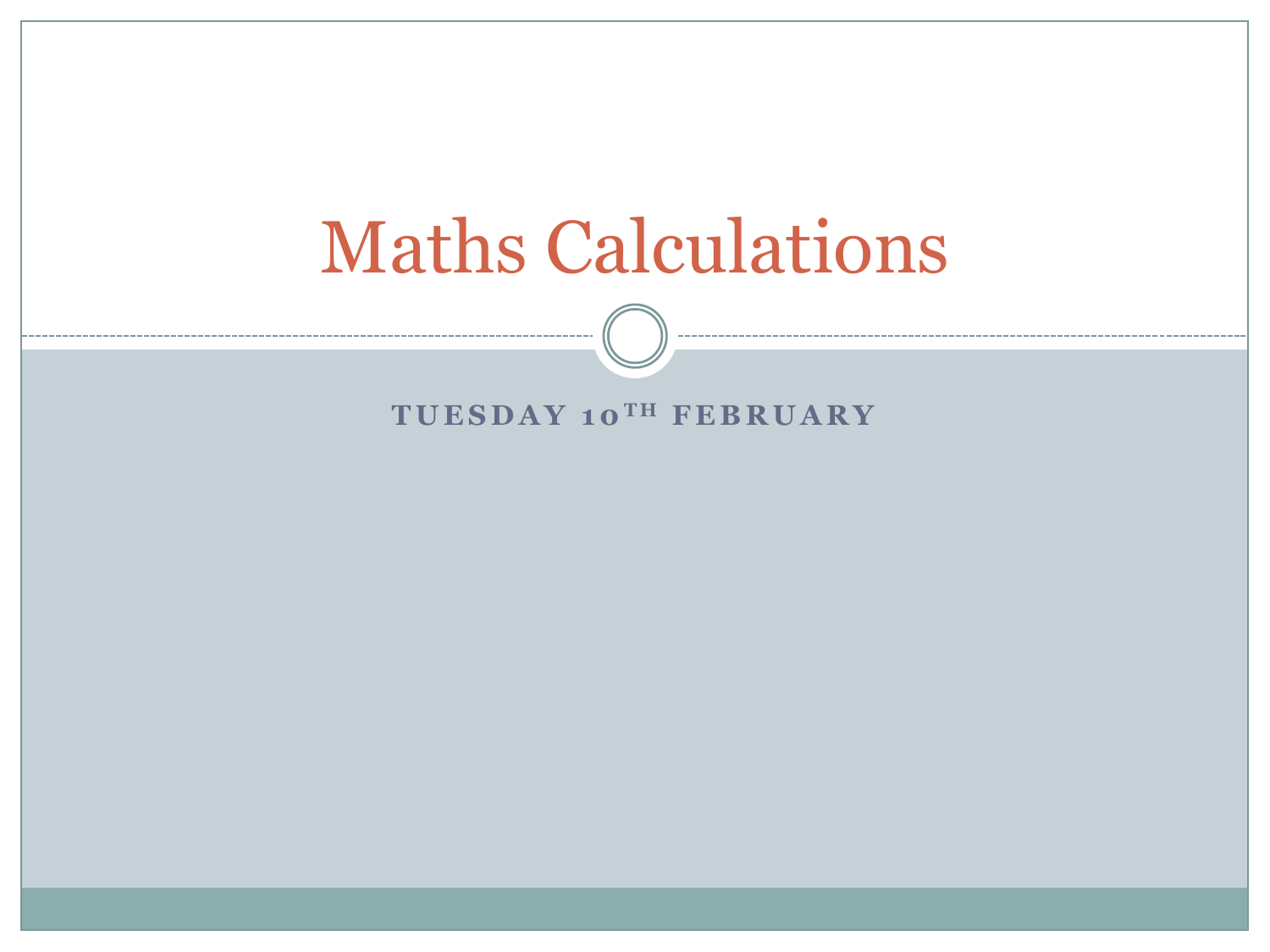## Introduction

- **A new Primary National Curriculum for England was introduced in September 2014.**
- **Some aspects of maths have moved from one year group to another, some are new and some have been removed.**
- **The new curriculum is more demanding than the previous and children are expected to be taught, and learn more than before.**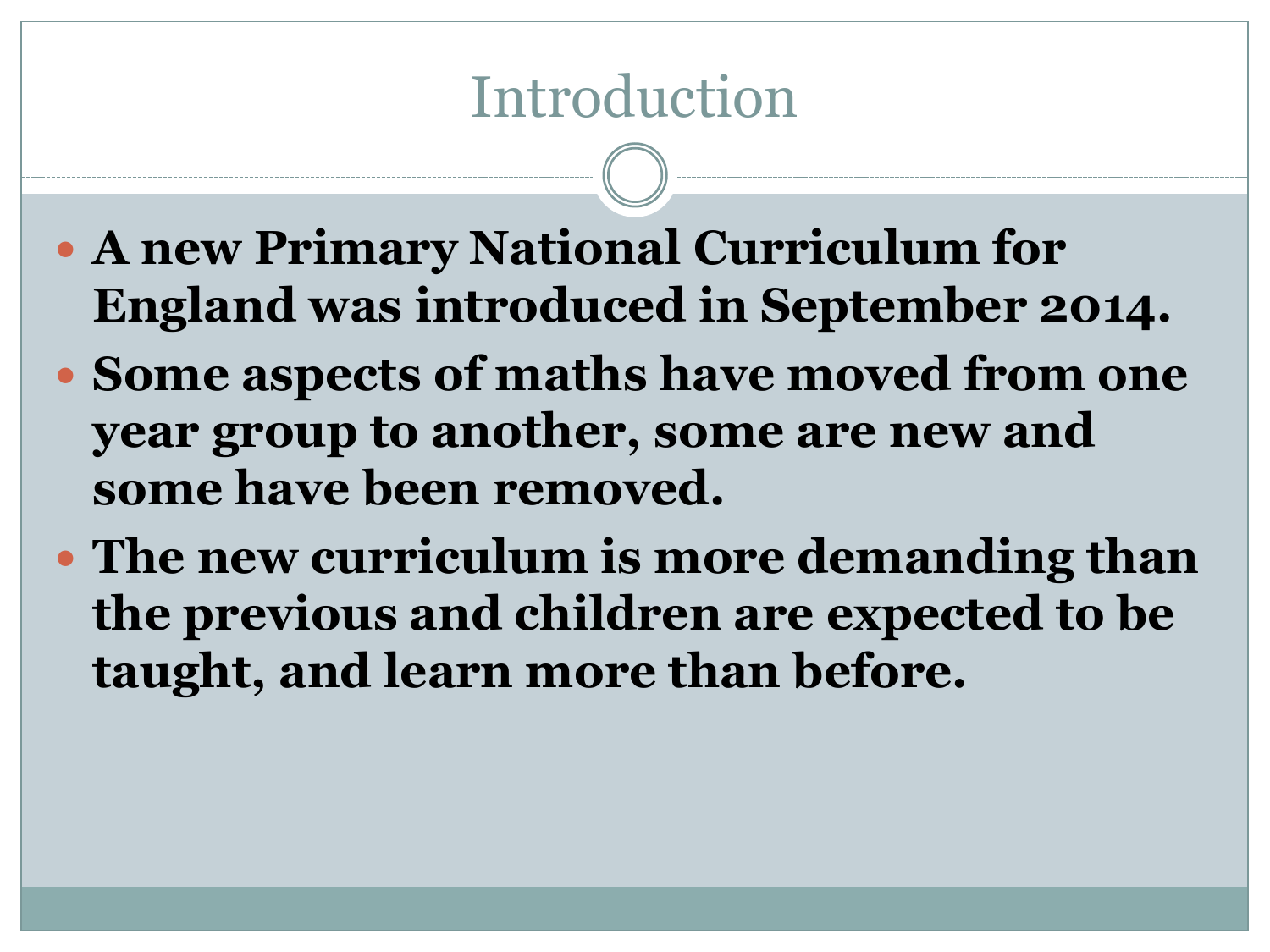- **The new curriculum is currently statutory for children in Years 1, 3, 4 and 5 and will be for all children from September 2015 (Year 2 and 6)**
- **This is because children currently in Year 2 and 6 will sit SATs based on the old curriculum.**
- **One key change is the reintroduction of efficient methods such as vertical addition and subtraction and long division.**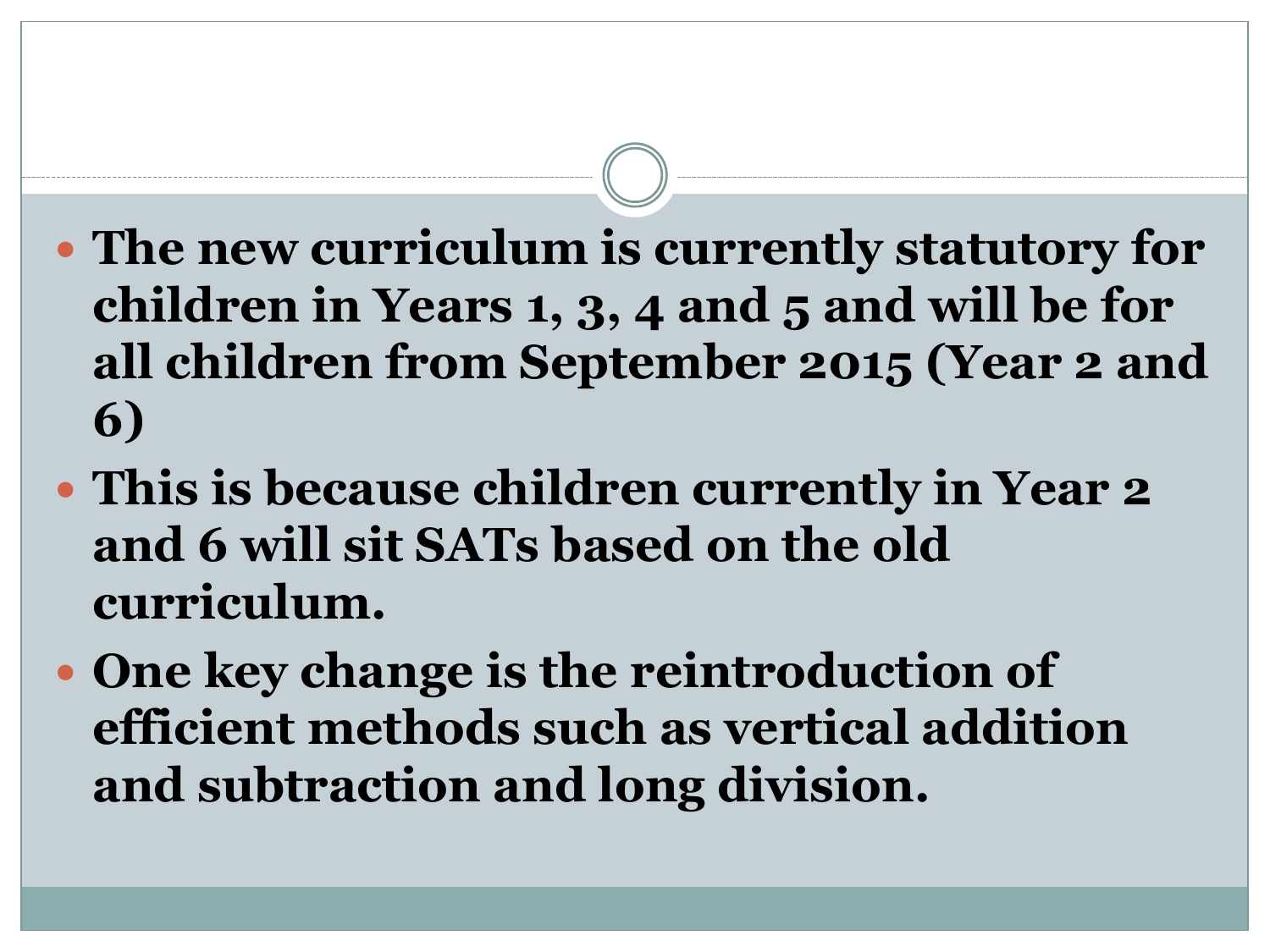- **All the objectives from the new curriculum will be worked on throughout the year.**
- **Children are taught their year group objectives so you will need to be familiar with these – please refer to the National Curriculum or available handouts.**
- **Any extra support you can provide in helping your child is greatly valued.**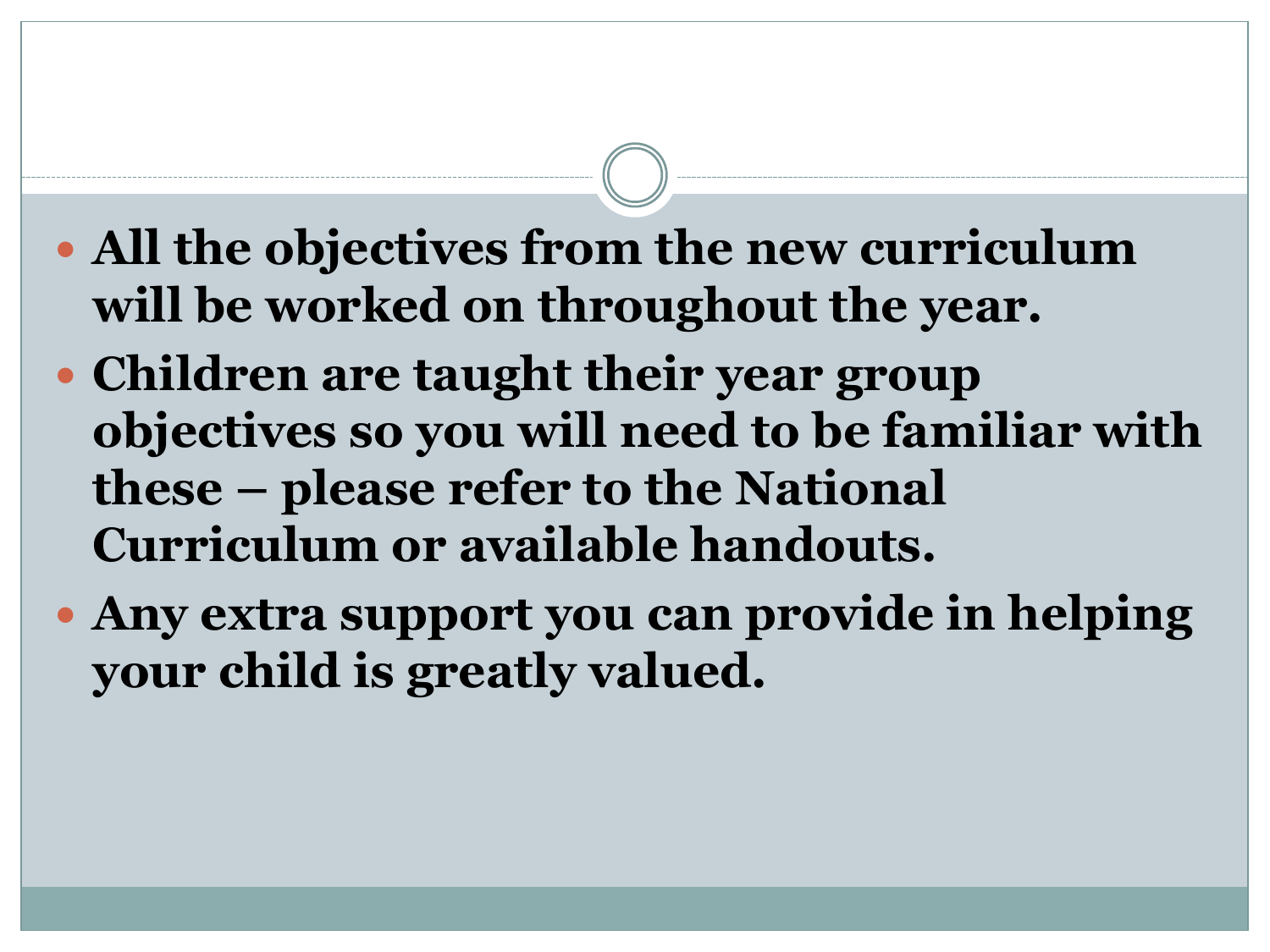## Headline changes to the maths curriculum

- **Multiplication facts now have to be learnt up to 12 x 12**
- **A single formal written method is to be taught for addition, subtraction, multiplication and division**
- **Calculation of fractions is included**
- **Calculation of the area of shapes other than squares and rectangles is included**
- **Probability has been removed from KS2 to KS3**
- **Emphasis on essential numeracy skills and arithmetic including money and time**
- **Calculators to be limited to later years.**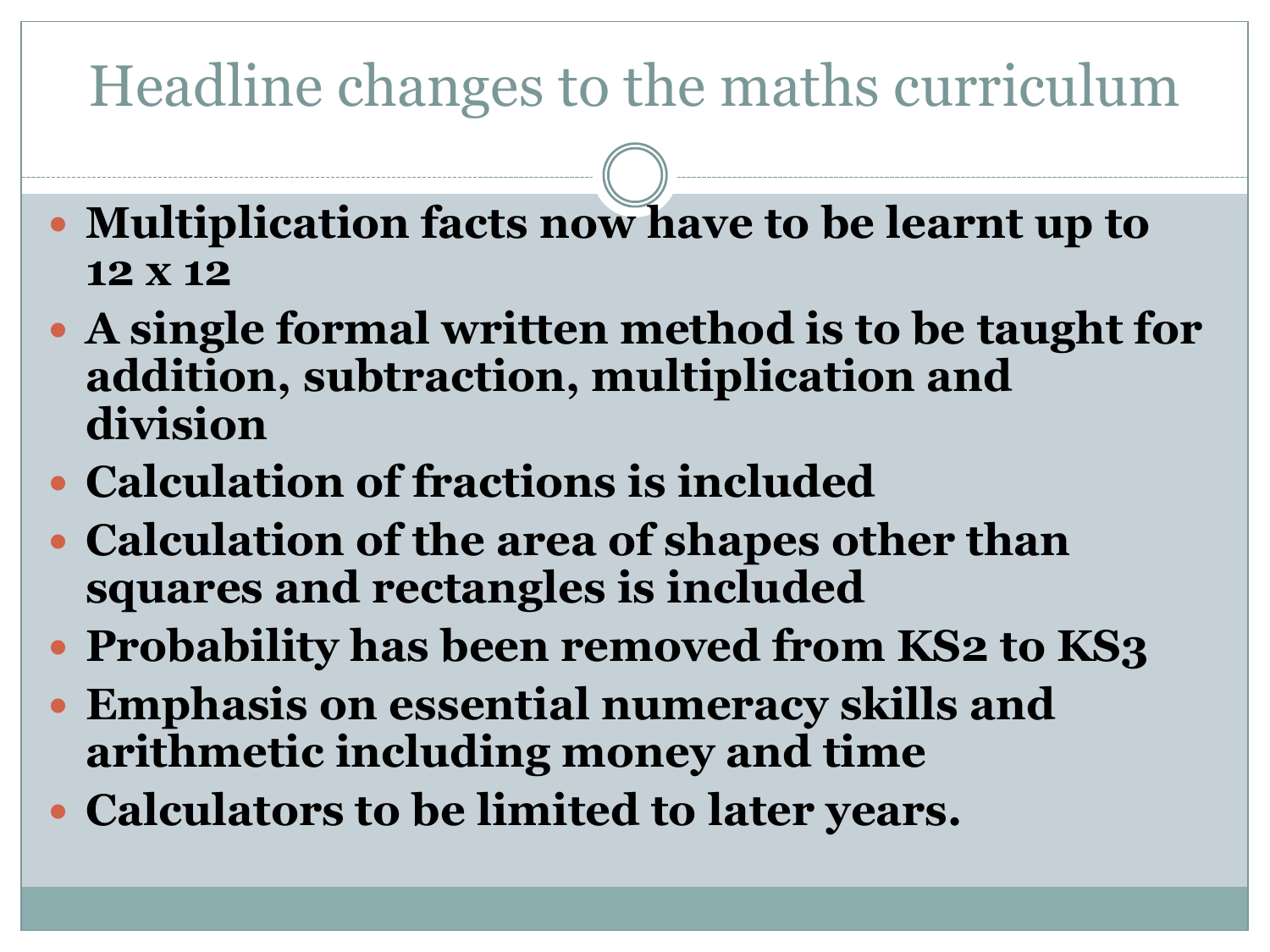### YEAR 1

| <b>Changed content</b>                                                                                                                     | How it is different? |
|--------------------------------------------------------------------------------------------------------------------------------------------|----------------------|
| count to and across 100, forwards and backwards,<br>beginning with 0 or 1, or from any given number                                        | Formerly Year 2      |
| count in multiples of twos, fives and tens                                                                                                 | Formerly Year 2      |
| represent and use number bonds and related<br>subtraction facts within 20                                                                  | Formerly Year 2      |
| compare, describe and solve practical problems for<br>capacity/volume<br>measure and begin to record the following: capacity<br>and volume | New content          |
| describe position, directions and movements,<br>including  three-quarter turns                                                             | Formerly Year 2      |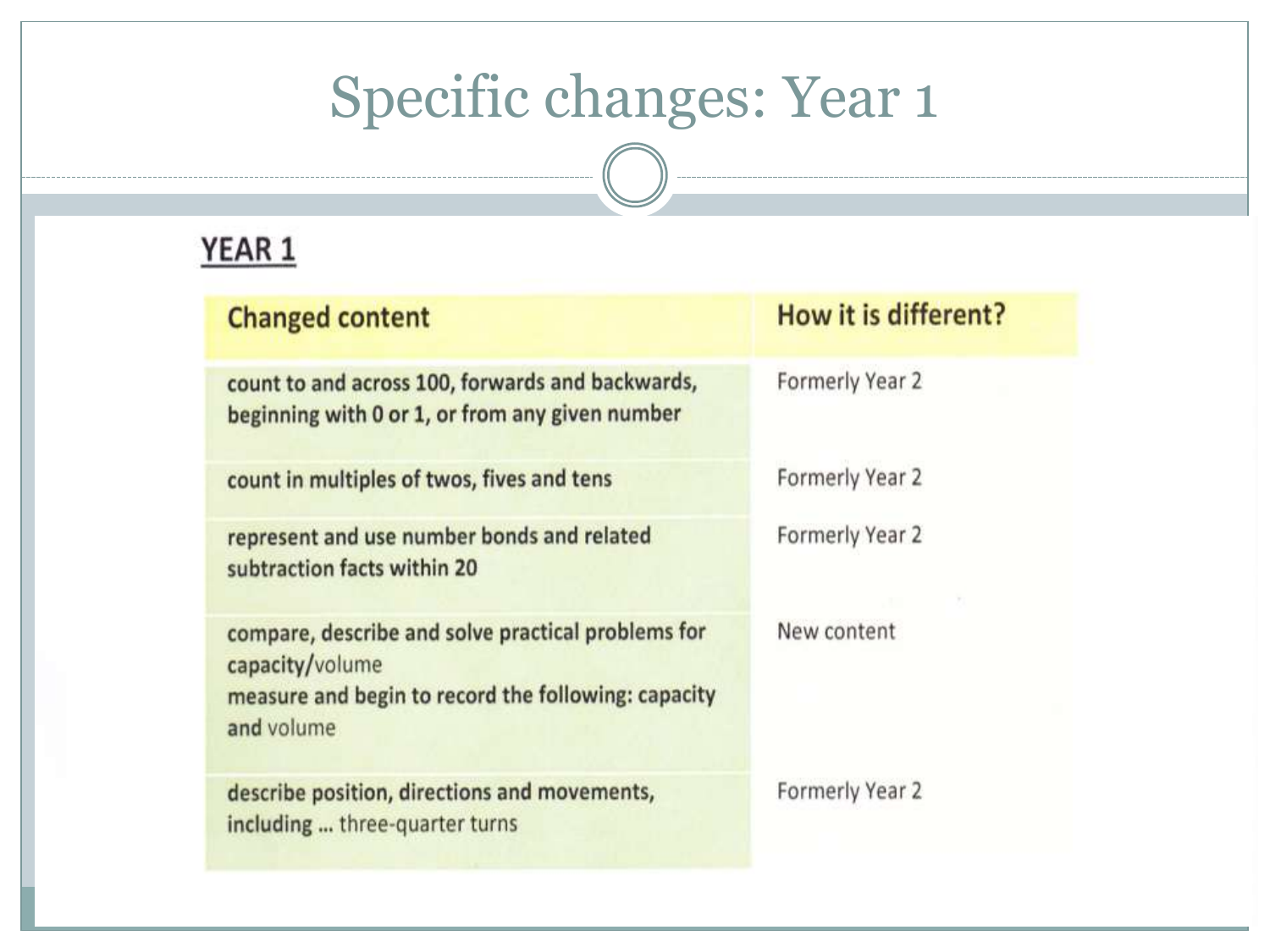### YEAR 2

| <b>Changed content</b>                                                                                                                        | How it is different? |
|-----------------------------------------------------------------------------------------------------------------------------------------------|----------------------|
| count in steps of  3 from any number, forward or<br>backward                                                                                  | Formerly Year 3      |
| recognise, find, name and write fractions 1/3  of a<br>length, shape, set of objects or quantity                                              | Formerly Year 3      |
| choose and use appropriate standard units to estimate<br>and measure  temperature (°C)to the nearest<br>appropriate unit, using  thermometers | Formerly Year 3      |
| compare and order  volume/capacity and record the<br>results using $>$ , < and =                                                              | Formerly Year 3      |
| tell and write the time to five minutes                                                                                                       | Formerly Year 3      |

 $\kappa$  .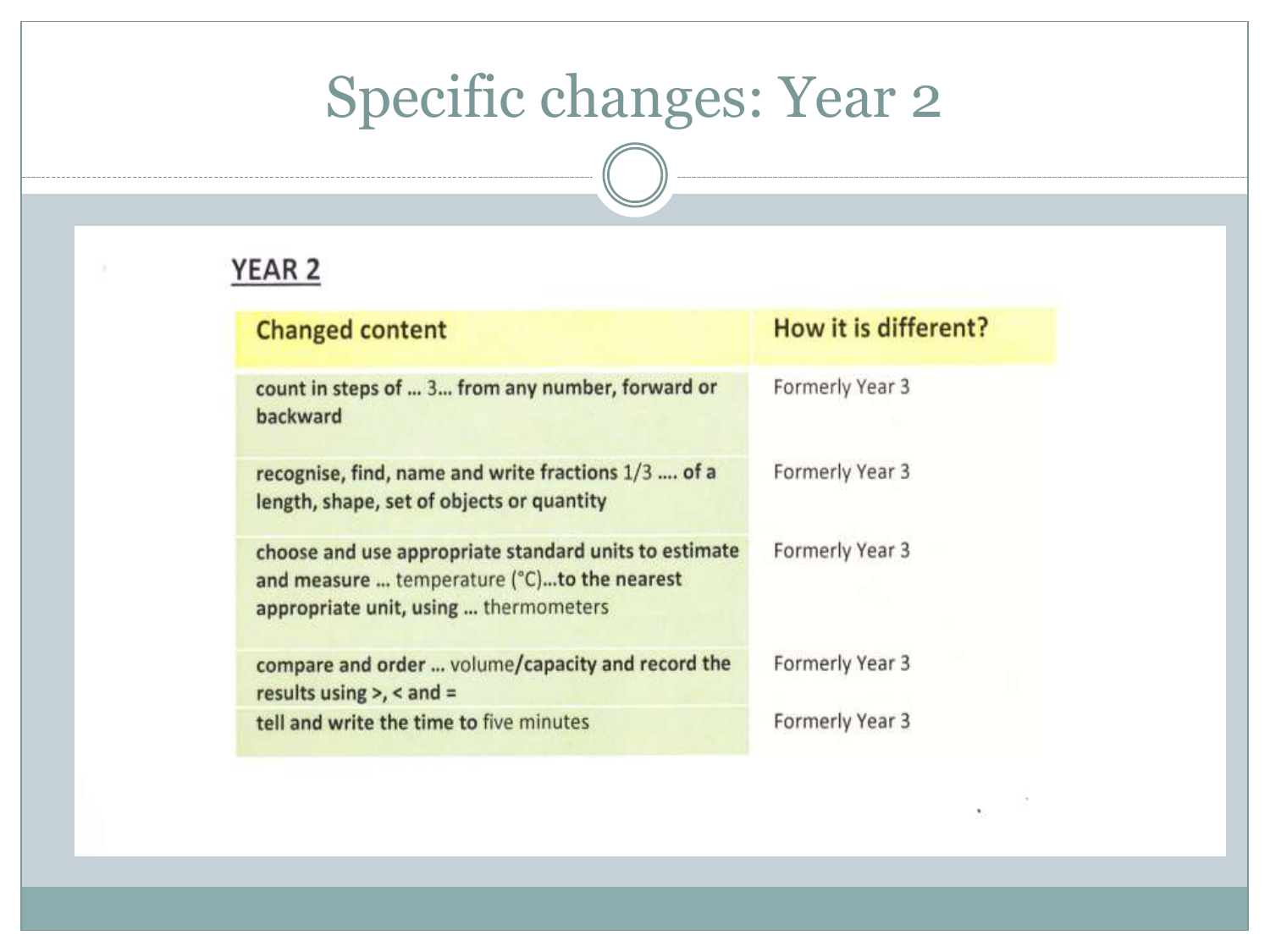#### **Changed content**

count from 0 in multiples of 4, 8, 50 and 100

add and subtract numbers with up to three digits, using formal written methods of columnar addition and subtraction

recall and use multiplication and division facts for the 3, 4 and 8 multiplication tables

write and calculate mathematical statements for multiplication and division ... progressing to formal written methods

solve problems, including missing number problems, involving multiplication and division, including integer scaling problems and correspondence problems in which n objects are connected to m objects

add and subtract fractions with the same denominator within one whole

measure, compare, add and subtract: lengths (m/cm/mm); mass (kg/g); volume/capacity (l/ml)

measure the perimeter of simple 2-D shapes

tell and write the time... using Roman numerals from I to XII...

tell and write the time from an analogue clock, including using 24-hour clocks

estimate and read time with increasing accuracy to the nearest minute... use vocabulary such as a.m./p.m...

identify horizontal and vertical lines and pairs of perpendicular and parallel lines

#### How it is different?

Formerly Year 4

Formerly Year 4

Formerly Year 4

Formerly Year 4

New content

New content

Formerly Year 4

Formerly Year 4

New content

Formerly Year 5

Formerly Year 4

Formerly Year 4 and Year 5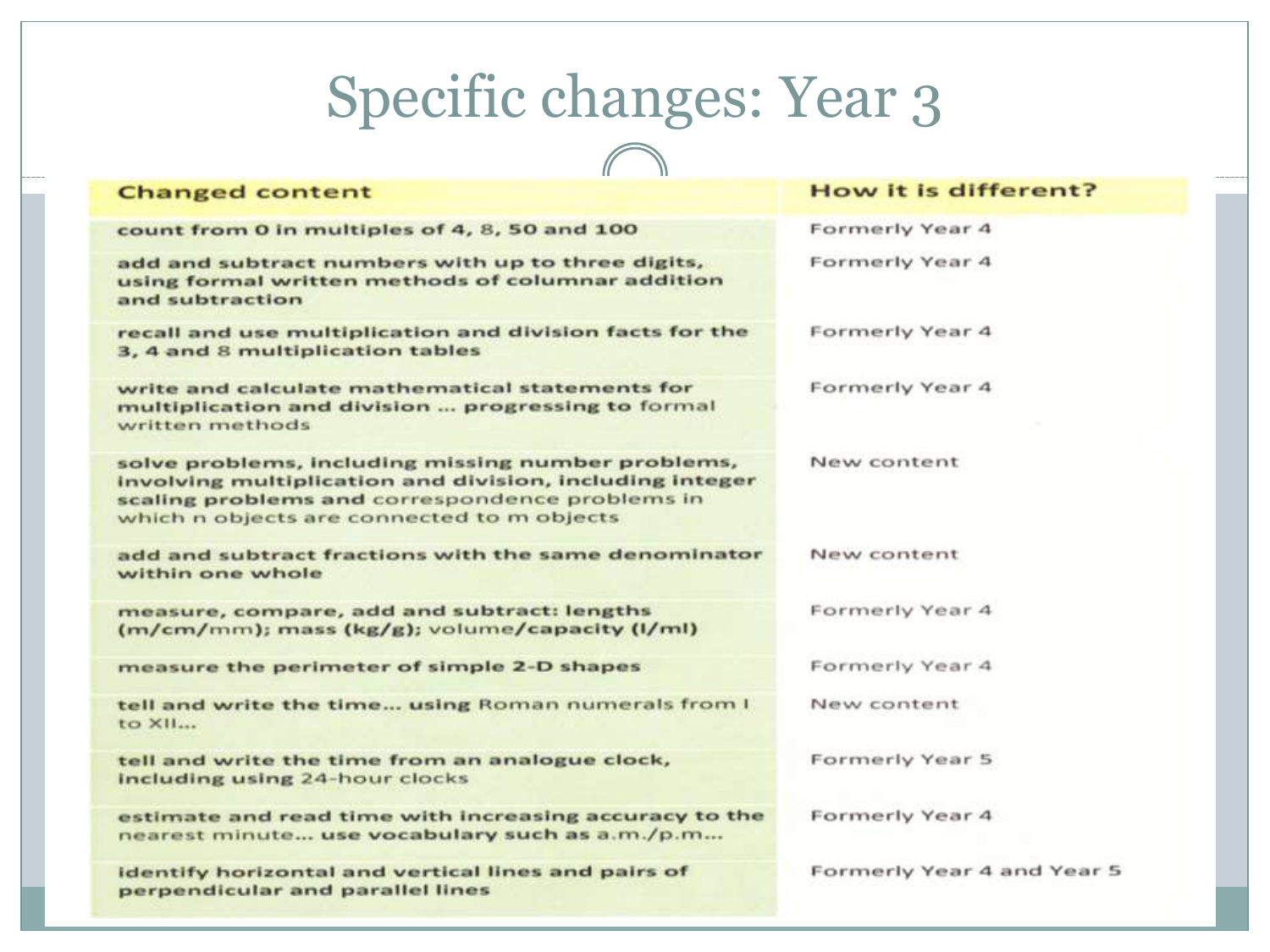#### **Changed content**

count backwards through zero to include negative numbers

read Roman numerals to 100 (I to C) and know that over time, the numeral system changed to include the concept of zero and place value

recall multiplication and division facts for multiplication tables up to 12x12

use place value, known and derived facts to multiply and divide mentally, including... multiplying together three numbers

multiply two-digit and three-digit numbers by a onedigit number using formal written layout

multiply two-digit and three-digit numbers by a onedigit number using formal written layout

add and subtract fractions with the same denominator

round decimals with one decimal place to the nearest whole number

read, write and convert time between analogue and digital 12 and 24-hour clocks

describe positions on a 2-D grid as coordinates in the first quadrant

describe movements between positions as translations of a given unit to the left/right and up/down

plot specified points and draw sides to complete a given polygon

#### How it is different?

Formerly Year 5

New content

New content

New content

Formerly Year 5

New content

New content

Formerly Year 5

Formerly Year 5

Formerly Year 5

Formerly Year 5

Formerly Year 6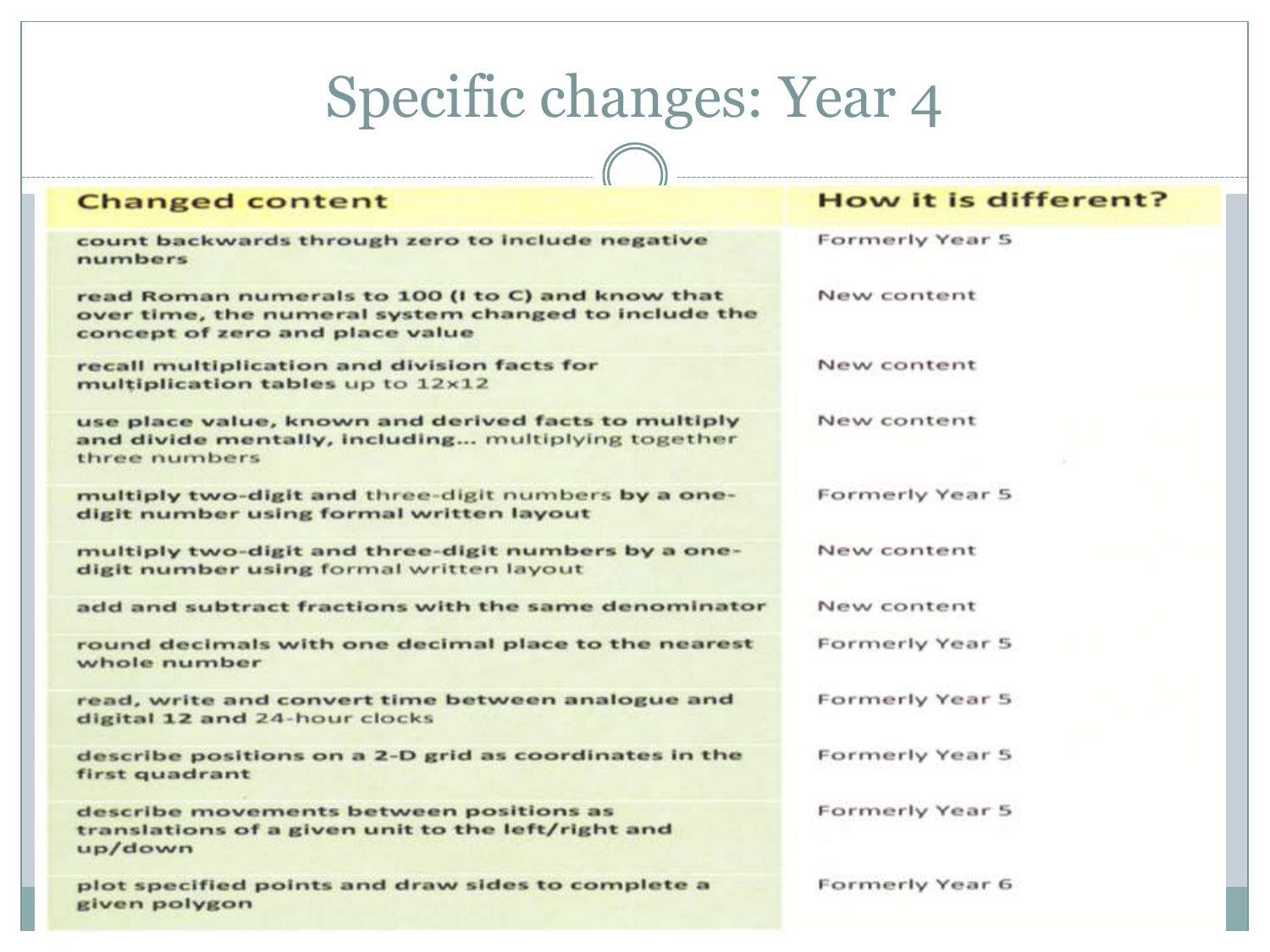| $\curvearrowleft$                                                                                                                                      |                      |
|--------------------------------------------------------------------------------------------------------------------------------------------------------|----------------------|
| <b>Changed content</b>                                                                                                                                 | How it is different? |
| read Roman numerals to 1000 (M) and recognise years written in<br>Roman numerals                                                                       | New content          |
| know and use the vocabulary of prime numbers, prime factors and<br>composite (non-prime) numbers                                                       | Formerly Year 6      |
| establish whether a number up to 100 is prime and recall prime<br>numbers up to 19                                                                     | Formerly Year 6      |
| multiply numbers up to 4 digits by a one- or two-digit number using<br>a formal written method, including long multiplication for two-digit<br>numbers | Formerly Year 6      |
| divide numbers up to 4 digits by a one-digit number using the<br>formal written method of short division                                               | New content          |
| recognise and use square numbers and cube numbers, and the<br>notation for squared $(^2)$ and cubed $(^3)$                                             | New content          |
| compare and order fractions whose denominators are all multiples<br>of the same number                                                                 | Formerly Year 6      |
| add and subtract fractions with the same denominator and<br>multiples of the same number                                                               | New content          |
| multiply proper fractions and mixed numbers by whole numbers,<br>supported by materials and diagrams                                                   | New content          |
| recognise and use thousandths and relate them to tenths,<br>hundredths and decimal equivalents                                                         | Formerly Year 6      |
| read, write, order and compare numbers with up to three decimal<br>places                                                                              | Formerly Year 6      |
| solve problems involving number up to three decimal places                                                                                             | Formerly Year 6      |
| understand and use equivalences between metric units and<br>common imperial units such as inches, pounds and pints                                     | Formerly Year 6      |
| estimate the area of irregular shapes                                                                                                                  | Formerly Year 6      |
| estimate volume and capacity                                                                                                                           | New content          |
| estimate and compare acute, obtuse and reflex angles                                                                                                   | Formerly Year 6      |
| identify angles at a point and one whole turn (total 360")                                                                                             | Formerly Year 6      |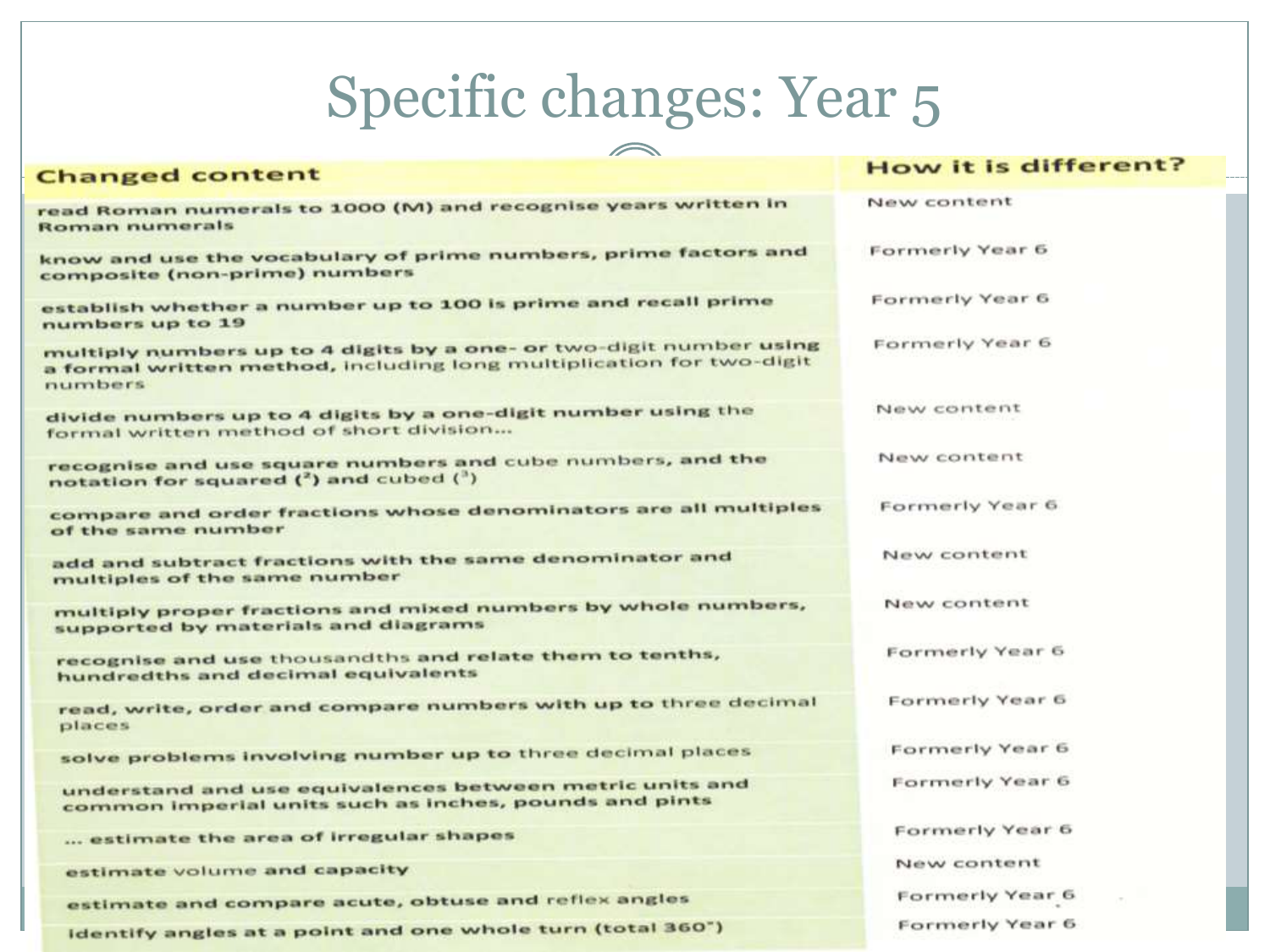| <b>Changed content</b>                                                                                                                                                                                                    | How it is different? |  |
|---------------------------------------------------------------------------------------------------------------------------------------------------------------------------------------------------------------------------|----------------------|--|
| read, write, order and compare numbers up to 10 000<br>000 and determine the value of each digit                                                                                                                          | New content          |  |
| multiply multi-digit numbers up to 4 digits by a two-<br>digit whole number using the formal written method of<br>long multiplication                                                                                     | New content          |  |
| divide numbers up to 4 digits by a two-digit whole<br>number using the formal written method of long<br>division                                                                                                          | New content          |  |
| add and subtract fractions with different<br>denominators and mixed numbers, using the concept<br>of equivalent fractions                                                                                                 | New content          |  |
| multiply simple pairs of proper fractions, writing the<br>answer in its simplest form                                                                                                                                     | New content          |  |
| divide proper fractions by whole numbers                                                                                                                                                                                  | New content          |  |
| use, read, write and convert between standard units,<br>converting measurements of  volume from a<br>smaller unit of measure to a larger unit, and vice<br>versa, using decimal notation to up to three decimal<br>places | New content          |  |
| recognise when it is possible to use formulae for area<br>and volume of shapes                                                                                                                                            | New content          |  |
| calculate the area of parallelograms and triangles                                                                                                                                                                        | New content          |  |
| find unknown angles in any triangles, quadrilaterals,<br>and regular polygons                                                                                                                                             | New content          |  |
| illustrate and name parts of circles, including radius,<br>diameter and circumference and know that the<br>diameter is twice the radius                                                                                   | New content          |  |
| construct pie charts                                                                                                                                                                                                      | New content          |  |